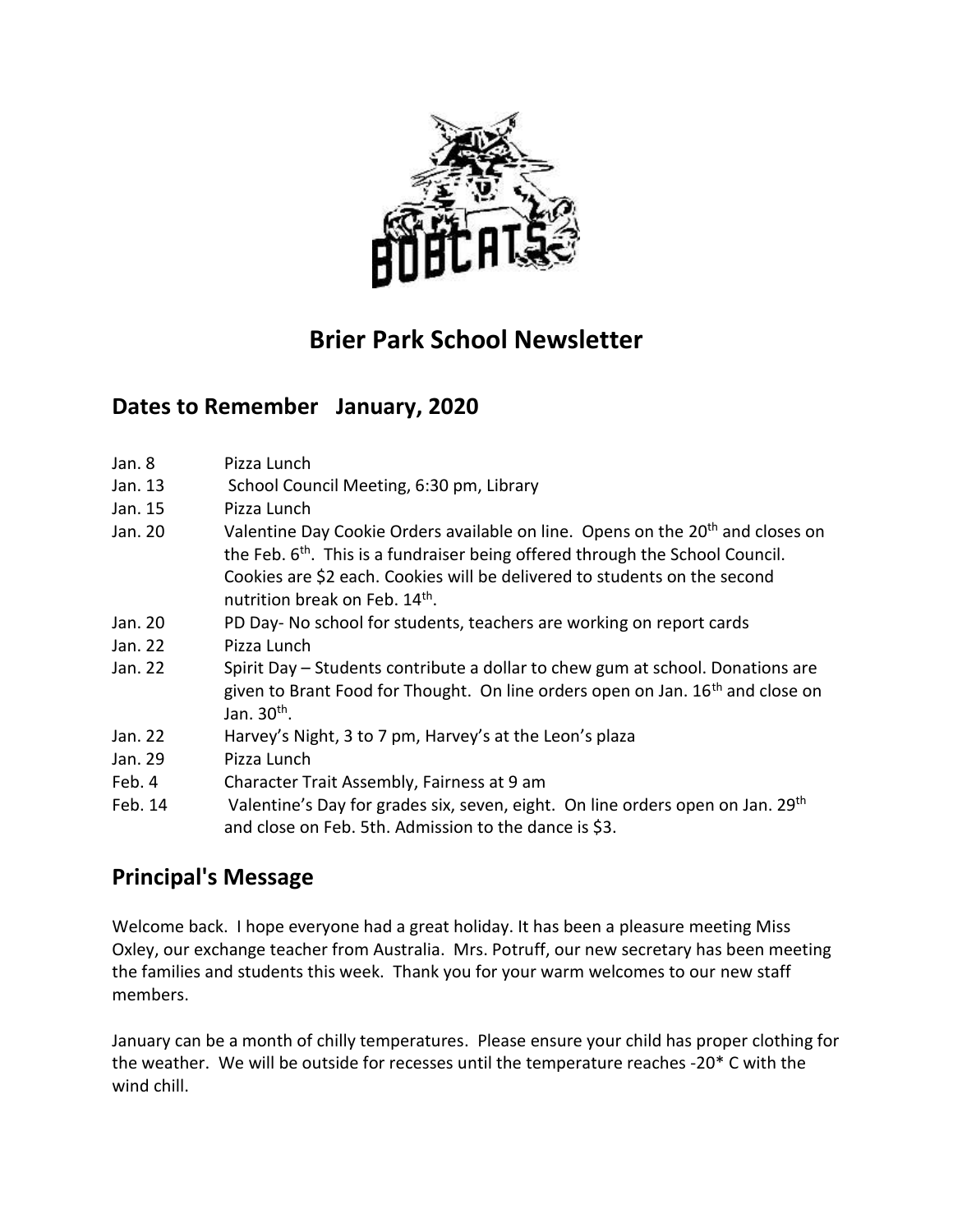The PA day on January 20<sup>th</sup> is for teachers to complete assessments, prepare report card grades and future planning.

### **Change to Pizza Lunches**

Starting February, pizza lunches can be ordered weekly and / or monthly. Please check the cashless on line ordering to see the dates and order time lines for February pizza orders.

## **Safety Concern**

Our staff parking lot and our drive through area are congested during the morning drop off and afternoon pick up.

The staff parking lot is for staff only. The Kindergarten classes exit out to the sidewalk near the parking lot. It is unsafe for families to park, pick up kindergarten students and leave using the staff parking lot.

**WE are looking for parent volunteers to help with Kindergarten drop off in the morning. If you have 10 minutes in the morning from 8:30 am to 8:40 am, to help with taking students from the Kiss and Drop area to the Kindergarten pen, please email me at** 

**[Christina.brittain@granderie.ca.](mailto:Christina.brittain@granderie.ca) You will need to have a valid police check with a vulnerable sector check**.

I would like to ask you to park in the parking lot between Resurrection School and Brier Park and allow your child to use the pathway to that parking lot. As well, students could walk the pathway to Winding Way and then be dropped off/picked up there. Also, if you could park on Brier Park Road and then you could walk to the school to drop off/pick up your children. Following one of these suggestions would be greatly appreciated as it respects everyone's safety.

Thank you for an excellent start up in January, 2020!!! Sincerely, Mrs. Brittain

The Grand Erie District School Board have itinerant teachers to help us with math instruction. This website below was suggested by Mrs. Passmore, our itinerant teacher. Please check it out.



# Math Before Bed - Nighttime or Anytime Numeracy

Families have a fear of math! Many families are afraid of talking about math at home. Imagine our children growing up enjoying math, not afraid of it, and confident. Math Before Bed brings math INTO your conversations with your family. The beautiful images open a doorway for you and

mathbeforebed.com